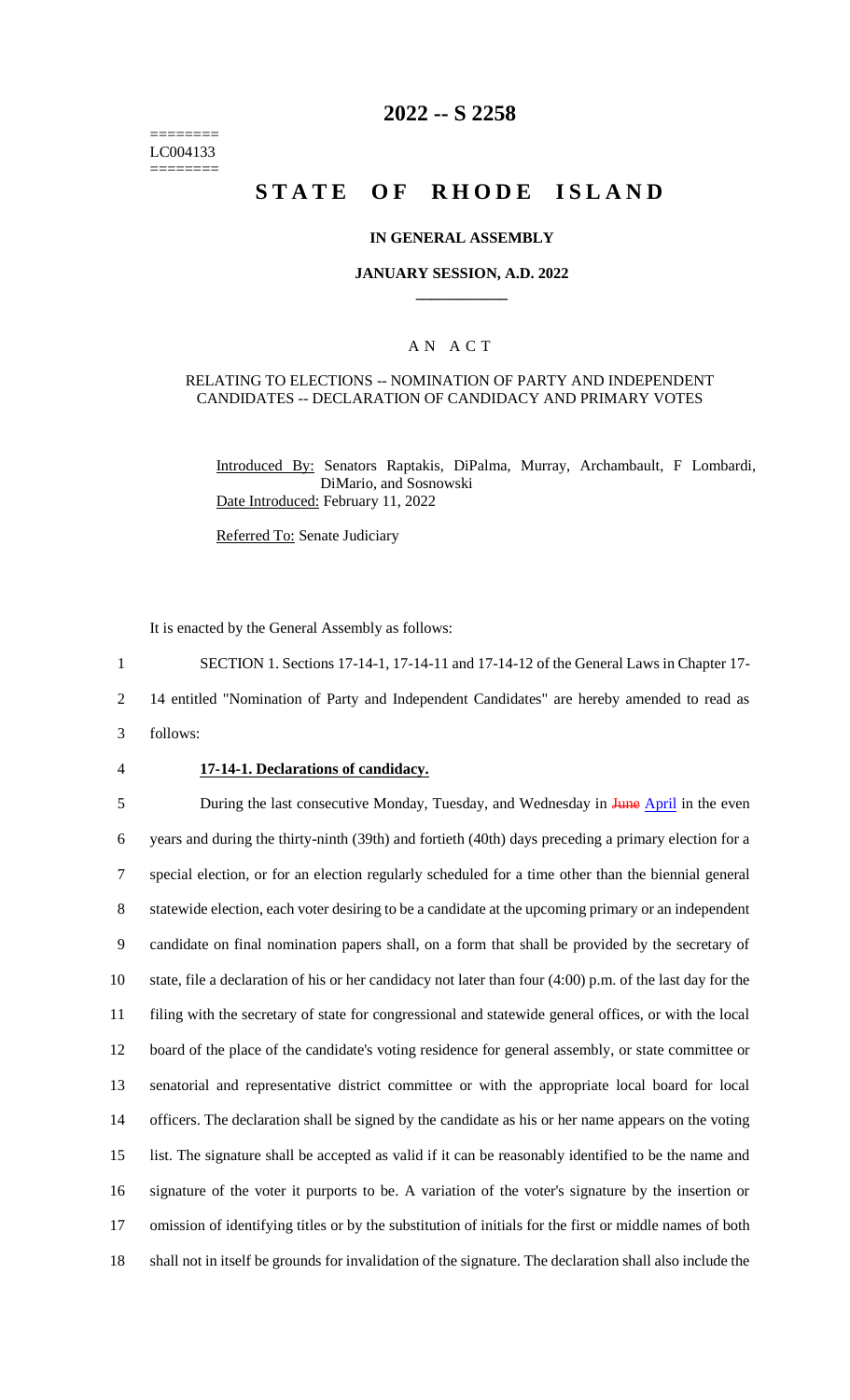- following information:
- (1) The candidate's name as it appears on the voting list, subject to the same provisions as relate to the voter's signature on the declaration;
- (2) The address as it appears on the voting list, provided that an address which is substantially the same as the address on the voting list shall be valid;
- (3) The party declaration if seeking to run in a party primary;
- (4) The office sought;
- (5) The place and date of birth;
- (6) The length of residence in the state and in the town or city where he or she resides;
- (7) A certification that he or she is neither serving a sentence, including probation or parole,

 for which he or she was imprisoned upon final conviction of a felony imposed on any date nor serving any sentence, whether incarcerated or suspended, on probation or parole, upon final conviction of a felony committed after November 5, 1986;

 (8) A certification that he or she has not been lawfully adjudicated to be non compos mentis, of unsound mind;

 (9) In the case of candidates for party nomination, a certification that he or she has not been 17 a member of a political party other than the declared party within ninety (90) days of the filing date; and

 (10) If a person is a candidate for a state or local office, a certification that the person has not within the preceding three (3) years served any sentence, incarcerated or suspended, on probation or parole, for a crime committed after November 5, 1986, upon a plea of nolo contendere or guilty or upon a conviction of a felony or for a misdemeanor for which a sentence of imprisonment for six (6) months or more, whether suspended or to be served as imposed.

### **17-14-11. Checking and certification of nomination papers -- Challenge.**

 Each nomination paper for party and independent candidates shall be submitted before four o'clock (4:00) p.m. on the sixtieth (60th) day before the primary to the local board of the city or town where the signers appear to be voters or, in the case of special elections, on the twenty-eighth (28th) day before the primary. Nomination papers for independent presidential candidates and presidential candidates of political parties, other than those defined in § 17-1-2(9), shall be filed 30 not later than sixty (60) ninety (90) days prior to the general election. Each local board shall immediately proceed to check signatures on each nomination paper filed with it against the voting list as last canvassed or published according to law. The local boards shall certify a sufficient number of names appearing on the nomination papers that are in conformity with the requirements of § 17-14-8 to qualify the candidate for a position on the ballot, and after considering any challenge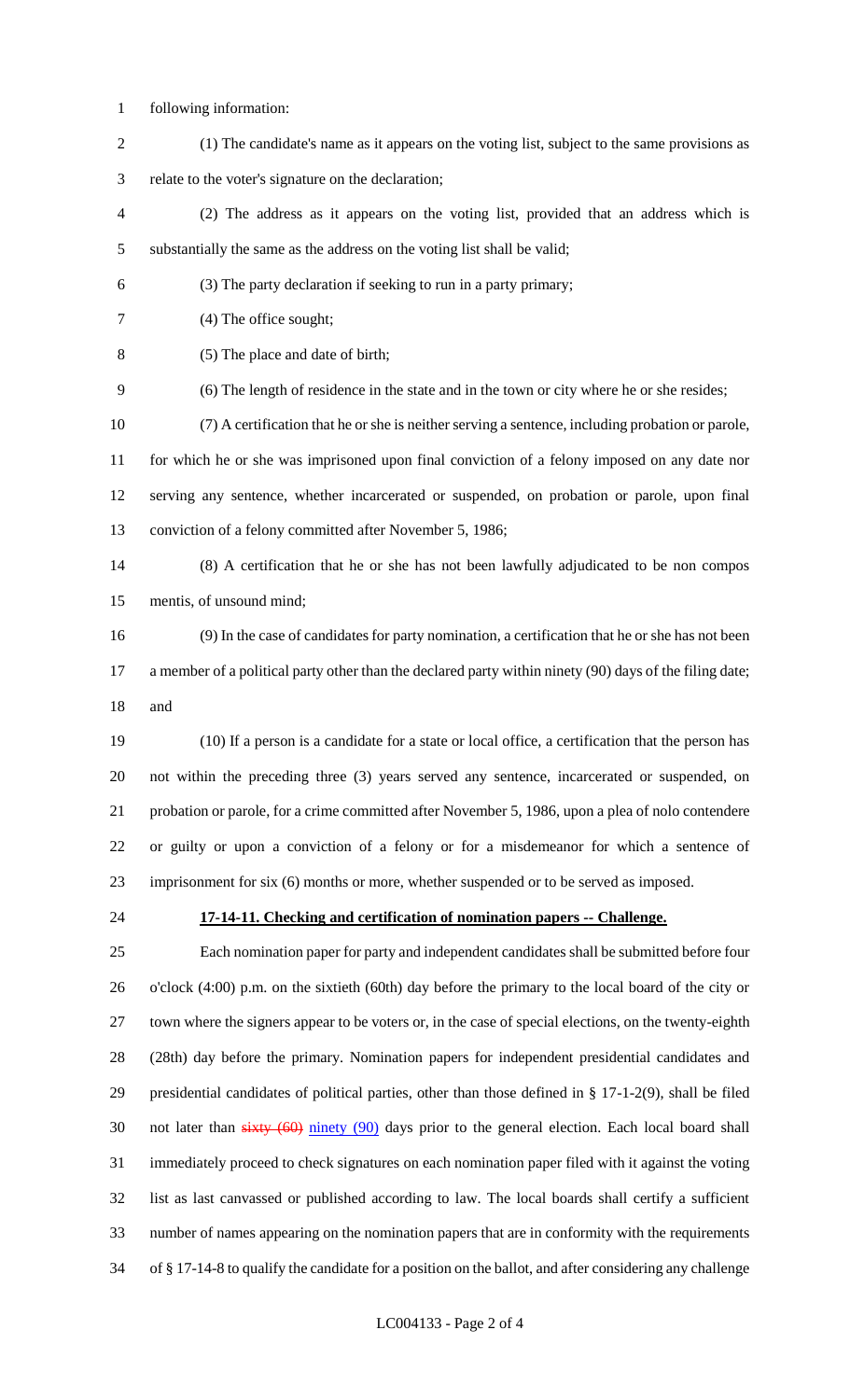under this section and, if necessary, certifying any additional valid names, shall immediately file nomination papers for statewide office, general assembly, and state and district committee candidates with the secretary of state; provided, that nomination papers for local candidates shall be retained by the local board. If any candidate or the chairperson of any party committee questions the validity or authenticity of any signature on the nomination paper, the local board shall immediately and summarily decide the question, and for this purpose, shall have the same powers as are conferred upon the board by the provisions of § 17-14-14. If any challenged signature is found to be invalid, for any reason in law, or forged, then the signature shall not be counted.

# **17-14-12. Filing of nomination papers.**

 All nomination papers for state offices or officers and all certified lists of candidates for local offices or officers shall be filed in the office of the secretary of state (the certified lists by the 12 respective local boards), not later than  $\frac{f^2}{f^2}$  four (54) eighty-four (84) days before the date of the primary held to nominate candidates for general election; but when there is a primary to nominate candidates for any office mentioned in § 17-15-7 to be voted upon at a special election, all nomination papers and lists of local candidates shall be filed in the office on or before the twenty- sixth (26th) day preceding the day of the special primary election. Nomination papers for independent presidential candidates and presidential candidates of political parties other than those defined in § 17-1-2(9) shall be filed in the office of the secretary of state by the local boards of canvassers not later than fifty-four (54) days before the date of the election.

 SECTION 2. Section 17-15-1 of the General Laws in Chapter 17-15 entitled "Primary Elections" is hereby amended to read as follows:

### **17-15-1. Date of primaries.**

 A primary election for the nomination of candidates for each political party shall be held 24 in each voting district in the manner provided in this chapter, on the eighth second Tuesday 25 preceding biennial state elections after the first Monday in September in each even numbered year. SECTION 3. This act shall take effect on January 1, 2023.

======== LC004133 ========